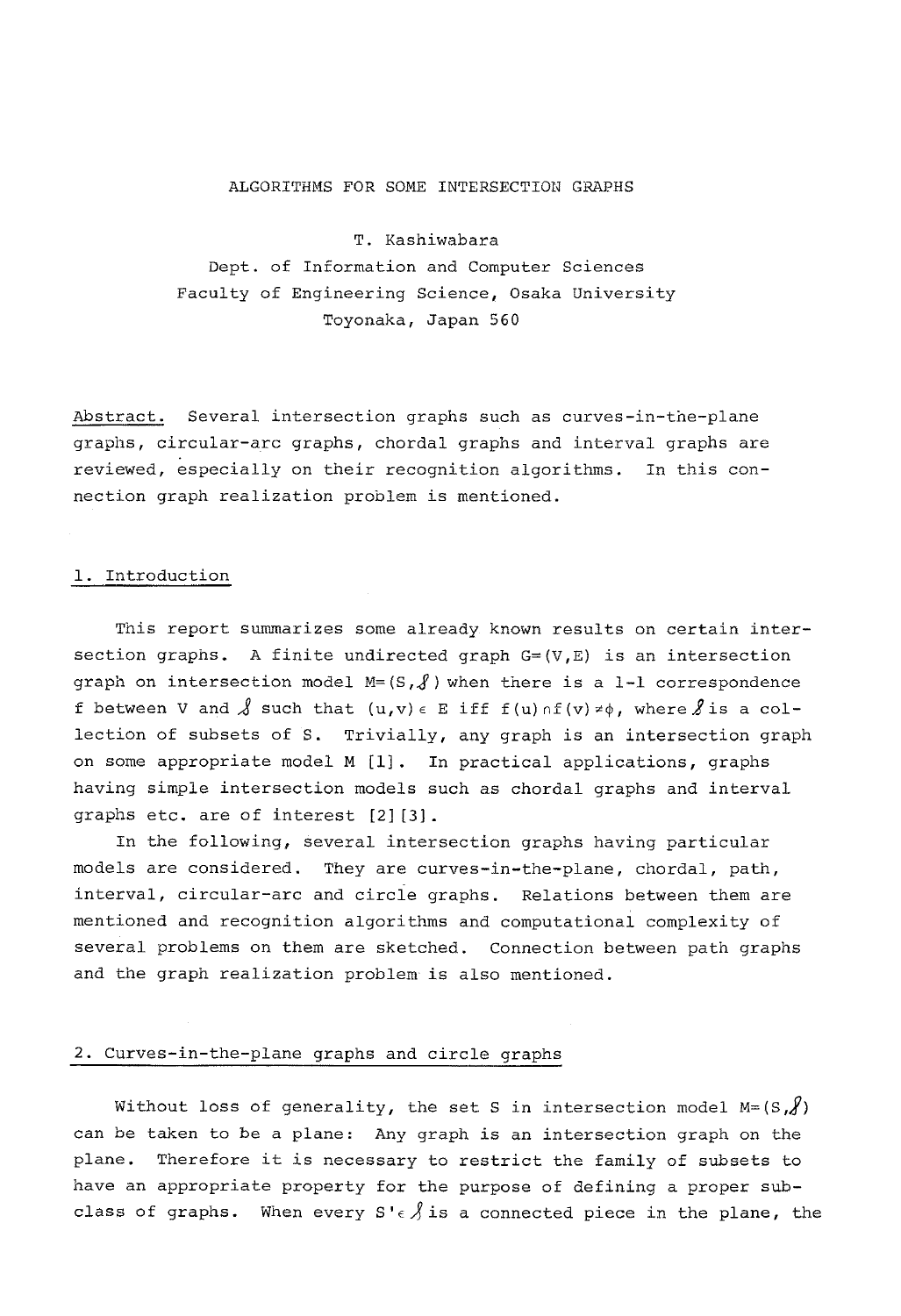corresponding intersection graphs seem to be a proper subclass of all graphs. In [4], the class of intersection graphs of curves in the plane is introduced.

Definition. Let V be a set of (non self-intersecting) curves in the plane. The corresponding curves-in-the-plane graph has V as the vertex set and two vertices are connected by an edge iff two corresponding curves intersect in the plane. Similarly straight-lines-in-the-plane graph is defined as an intersection graph of straight line segments in the plane.

The following facts are reported.

Theorem 1 General graphs = curves-in-the-plane graphs = straight-linesin-the-plane graphs [4].

Fig.l shows an example which is not a curves-in-the-plane graph, as underlying  $K_5$  is not planar.



Theorem 2 Every planar graph is a curves-in-the-plane graph [4]. (see Fig. 2)

Theorem 3 The problem of finding the chromatic number for straightlines-in-the-plane graph is NP-complete [4].

The class of circle graphs is a restricted class of straight-linesin-the-plane graphs.

Definition A circle graph is an intersection graph of straight line segments in the circle such that two endpoints of each line segment are on the circle.



Complexity of coloring a circle graph is reported.

Theorem 4 Determining the chromatic number of circle graphs is NPcomplete [6].

No recognition algorithms for curves-in-the-plane graphs, straightlines-in-the-plane graphs and circle graphs have been given so far.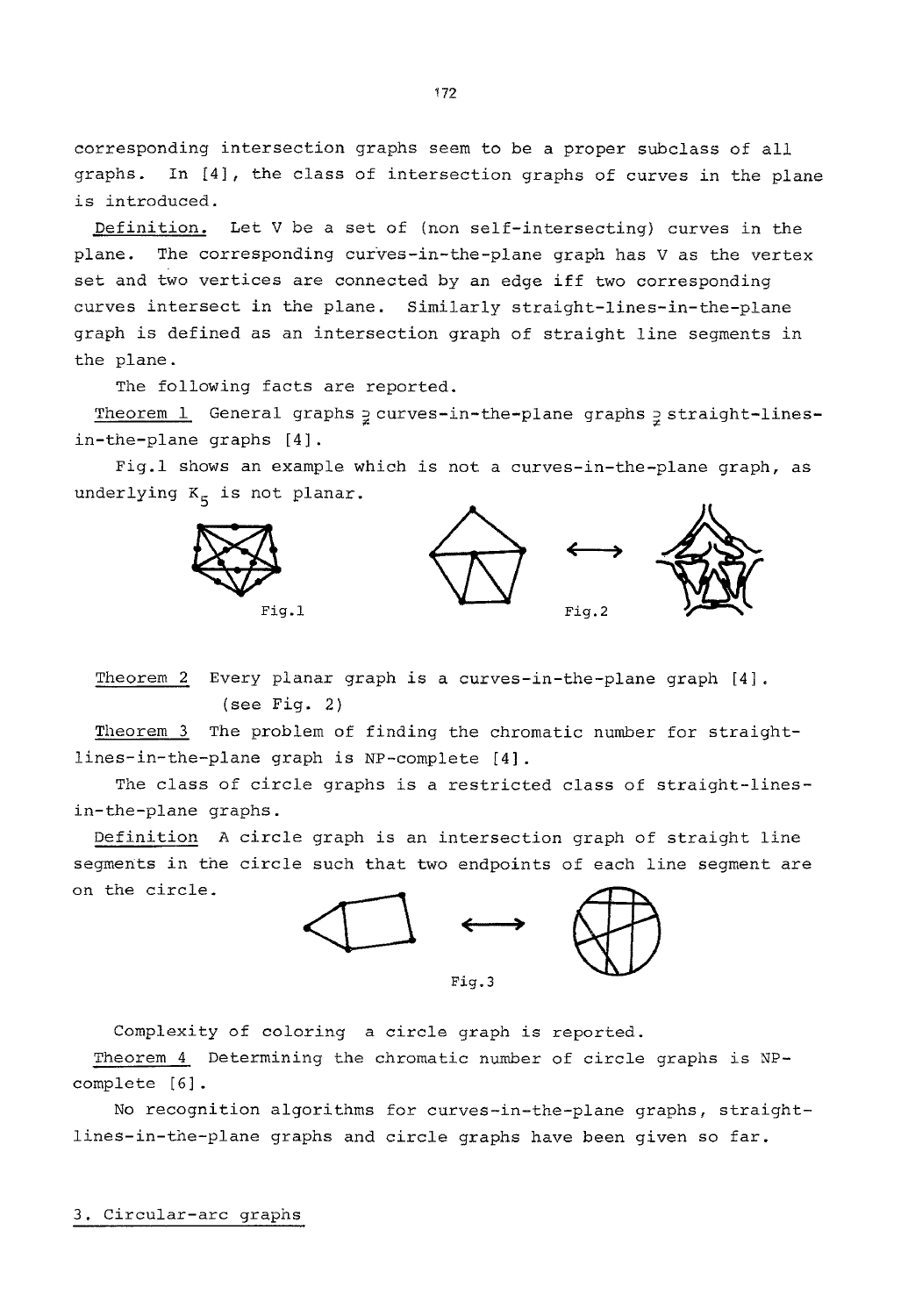Definition A graph is a circular-arc graph iff it is the intersection graph of arcs on a circle.



The class of circular-arc graphs is a proper superset of interval graphs, Though there exists a polynomial time algorithm for determining the chromatic number of interval graphs, the same problem for circular-arc graphs seems intractable. There is reported the following.

Theorem 5 Determining the chromatic number for circular-arc graphs is NP-complete [6].

Unlike chordal graphs, the number of dominant cliques of a circulararc graph or a circle graph (which is a curves-in-the-plane graph) can grow exponentially. Fig.5 shows an example of such a graph [7] [8]. It is a complete n-partite graph of 2n vertices which has  $2^n$  dominant cliques.



Because of the above fact, efficient recognition algorithms for circle or circular-arc graphs, if exist, cannot use the set of all dominant cliques. This is essentially different from the recognition algorithm for interval graphs which makes use of dominant cliques effectively. An efficient recognition algorithm for circular-arc graphs which searches for an appropriate order of vertices is presented in [8].

## 4. Subtree graphs (chordal graphs)

In sections 4-6, intersection model on a tree is treated, i.e., the case where the set S in model M is a tree. Also for this case, an arbitrary undirected graph can be an intersection graph if disconnected pieces for S' $\epsilon$   $\oint$  are allowed. Restricting the sets in  $\oint$  to be connected leads to the following definition.

Definition A graph is a subtree graph iff it is the intersection graph of subtrees in a tree. (a tree or a subtree is thought to be connected.)

Related to the Gaussian elimination pivot ordering of symmetric matrices, chordal graphs are known.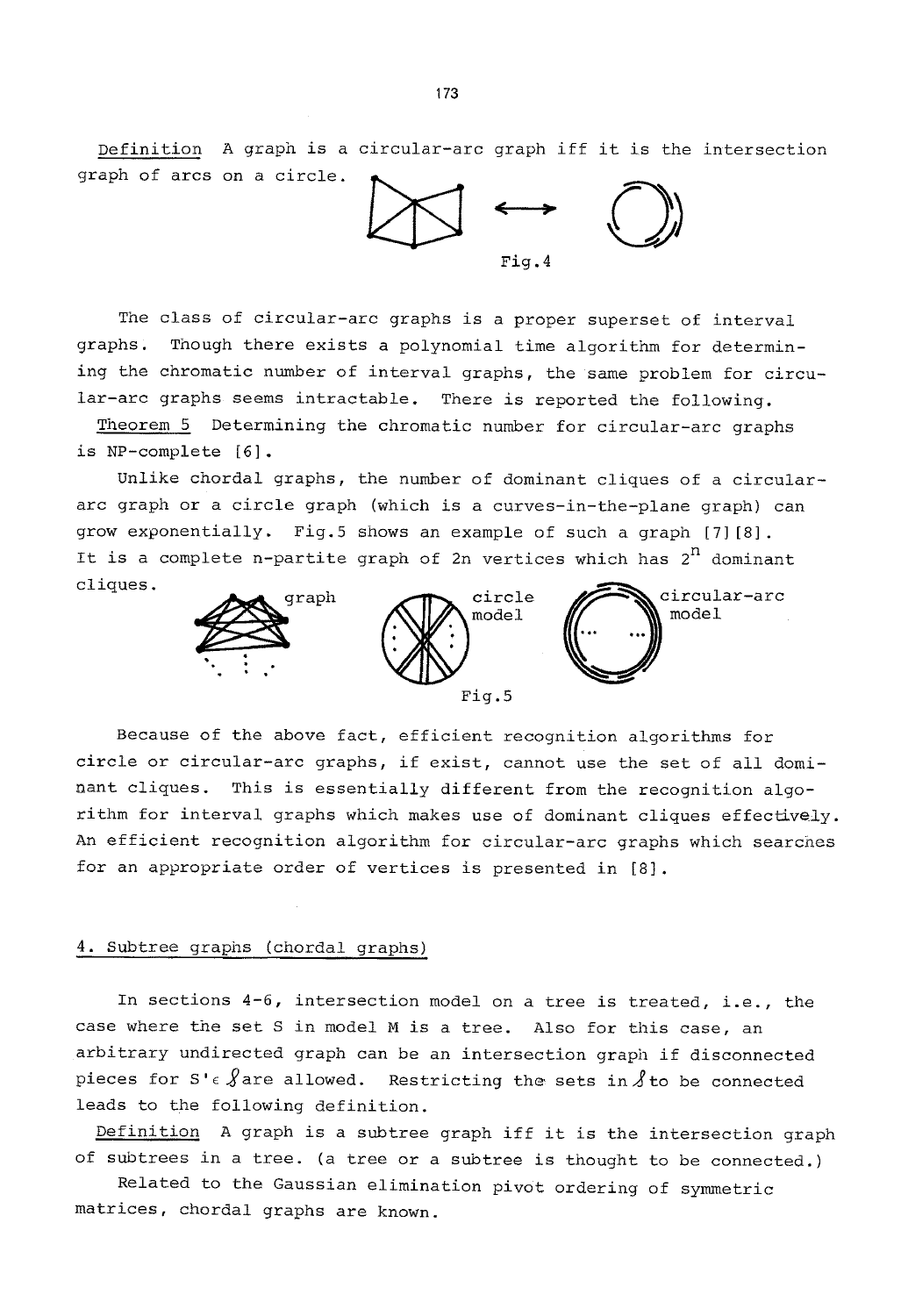

Fig.6

Definition A graph is a chordal graph iff every cycle with more than 3 edges has a chord.

In [9], it is proved that the above two classes of graphs coincide with each other.

Theorem 6 A graph is a subtree graph iff it is a chordal graph [9]. Any subtree graph has a, so called, rooted tree model as follows. Definition A model M=(S,  $\beta$ ) for a subtree graph is a rooted tree model

- if i) the underlying tree S has a root on the left and stretches to the right, i.e., any branch point of the tree S has only one edge incident from the left
	- ii) the function  $x(v)$  is one to one where  $x(v)$  is defined as follows. Let  $l(v)$  be the point on the tree S which is the leftmost point of the subtree corresponding to vertex  $v.$  (l(v) is well defined because of the property of tree S).  $x(v)$  is defined as the x-coordinate of  $1(v)$ .



Rooted tree models are not restrictive.

Lemma Let G be any subtree graph and  $v_1$  be any vertex of G. G has a rooted tree model for which  $x(y_1)$  is the smallest value among  $\{x(v)\}_{v\in V}$ .

There is a recognition algorithm for chordal graphs which is based on LBFS [i0]. It can be interpreted on the above mentioned intersection models as follows. First, a chordal order can be defined on a rooted tree model.

Definition  $v_n$ ,  $v_{n-1}$ , ...,  $v_1$  is a chordal order if, for any i (lsisn),  $v_i$  is a simplicial vertex for the section graph  $G({v_{i-1},...,v_1})$ , that is, any distinct vertices  $u,v$  in  $\{w \in V : w \in Adj(v_i) \cap \{v_{i-1},...,v_1\}\}$  are connected by an edge.

Theorem 7  $v_n$ ,  $v_{n-1}$ ,..., $v_1$  is a chordal order of vertices iff  $x(v_n)$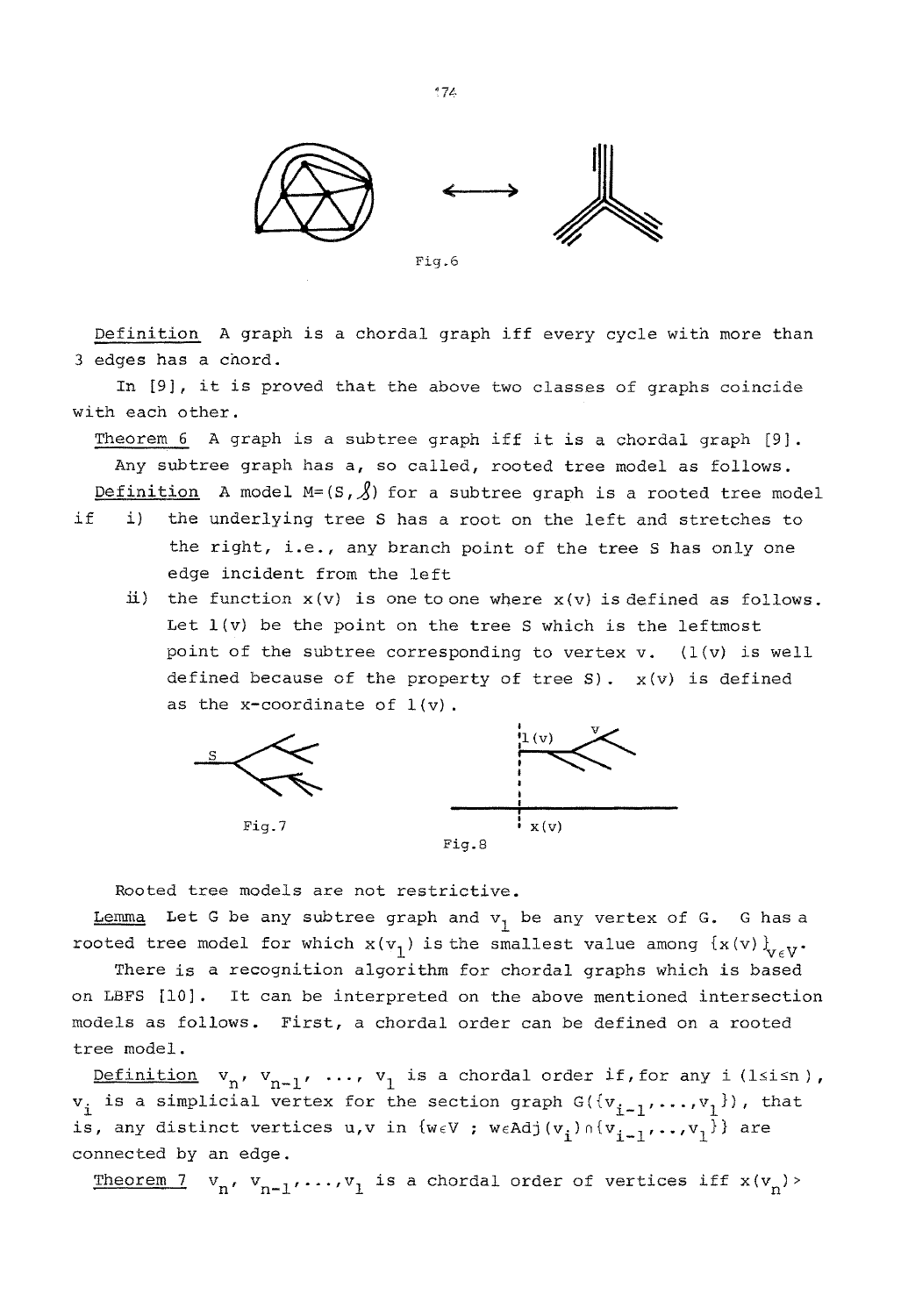$x(v_{n-1})$ >...> $x(v_1)$  for some rooted tree model. This is because subtrees corresponding to u and v must pass the point  $l(v_i)$  in the corresponding rooted tree model. (see Fig.9)



A recognition algorithm for subtree graphs can be divised which tries to construct rooted tree models from the left to the right, in particular, left to right order of  $1(v)$  points. Any vertex, say  $v_1$ , can be put at the leftmost position on the tree S. The detail of the form of the subtree  $v_1$  and tree S is not determined at this stage. Only the point  $l(v_1)$  is fixed. Consider three vertices  $u,v,w$  such that  $u,v$ ,  $\texttt{w}\in \texttt{Adj}\left(\texttt{v}_{\texttt{1}}\right)\texttt{, }\left(\texttt{u},\texttt{v}\right)\texttt{\ \& } \texttt{E}\texttt{, }\left(\texttt{u},\texttt{w}\right)\texttt{\ \& } \texttt{E}\texttt{.}$ 



If  $(w,v_1)$  (E, then there exists no intersection model for such a graph and the construction of a model stops. Now assume  $(w,v_1) \in E$ . Suppose w is to be located on the tree after putting u and v. Then x(w) must be smaller than  $x(u)$  or  $x(v)$ . Thus putting  $v_1, u, v, w$  in such a sequence destroyes left-to-right-rule. This suggests putting vertices in lexicographic breadth first order. Actually, the following theorem is given which is an intersection model interpretation of LBFS recognition algorithm for chordal graphs [I0].

Theorem 8 A rooted tree model for a subtree graph can be constructed by any LBFS sequencing.

LBFS on a graph can be performed in linear time, so the recognition algorithm for chordal graphs [i0].

For subtree graphs, the number of dominant cliques is not greater than the number of vertices. This can be used in recognition algorithms for interval graphs and path graphs in the following sections, though it is immaterial for subtree graph recognition.

Unlike the case for circular-arc graphs, the determination of chromatic number of a chordal graph can be performed in polynomial time [11].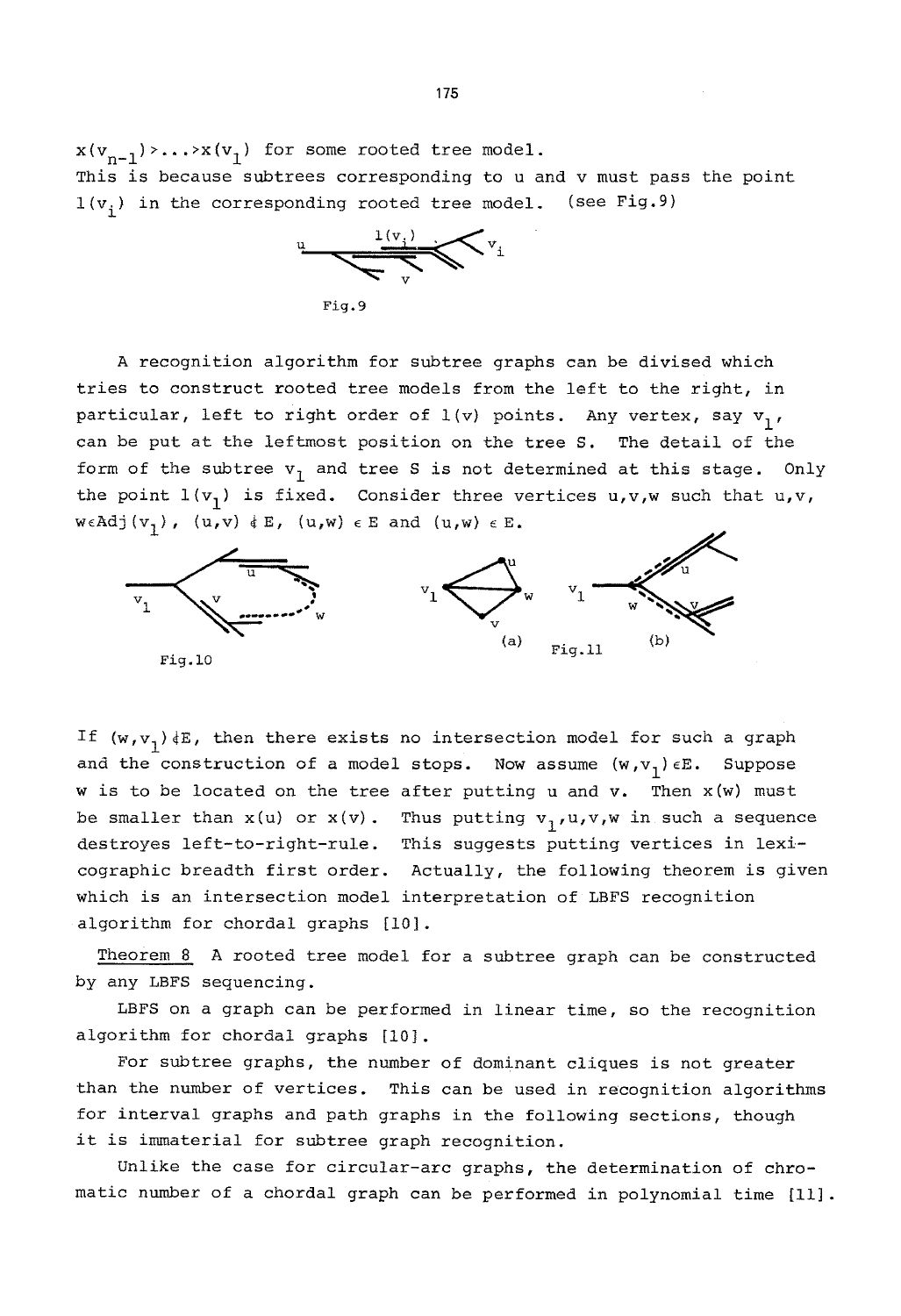5. Path graphs and graph realization problem

Definition A path graph is an intersection graph of simple paths in a tree.

The class of path graphs is a subclass of subtree graphs, and is a superclass of interval graphs.

The above inclusion is strict as is seen from Fig. 12.



No fast recognition algorithm for path graphs seems to be reported. A path graph is a subtree graph and so the set of dominant cliques can be obtained in linear time. As in the case for interval graphs, recognition for path graphs can be reduced to a placement problem of dominant cliques.

Here a placement problem on a tree is defined.

Definition (Linear placement on a tree)

Given a set of n points  $S=[s_1,\ldots,s_n]$  and a family  $\int$  of subsets  $P_i$ of S (i=1,...,k), place  $s_1$ ,...,s<sub>n</sub> on an appropriate tree so that elements of every  $p_i$  appear consecutively on a path on the tree.



Fig. 13

Now the recognition for path graphs can be stated using the above definition.

Theorem 9 A subtree graph G is a path graph iff there is a solution for linear placement on a tree problem for which S is the set of dominant cliques and  $P_i$  is the set of dominant cliques including vertex  $v_i$ , such that full branch point constraint is satisfied. Here full branch point constraint requires that every branch point of the tree has a point  $s_j \in \mathcal{A}$ .

The last constraint is needed because each  $\mathtt{S}_\mathtt{i}$  represents a dominant clique and  $\{S_i\}$  is the set of all dominant cliques.

There is a similar placement problem in graph realization problem.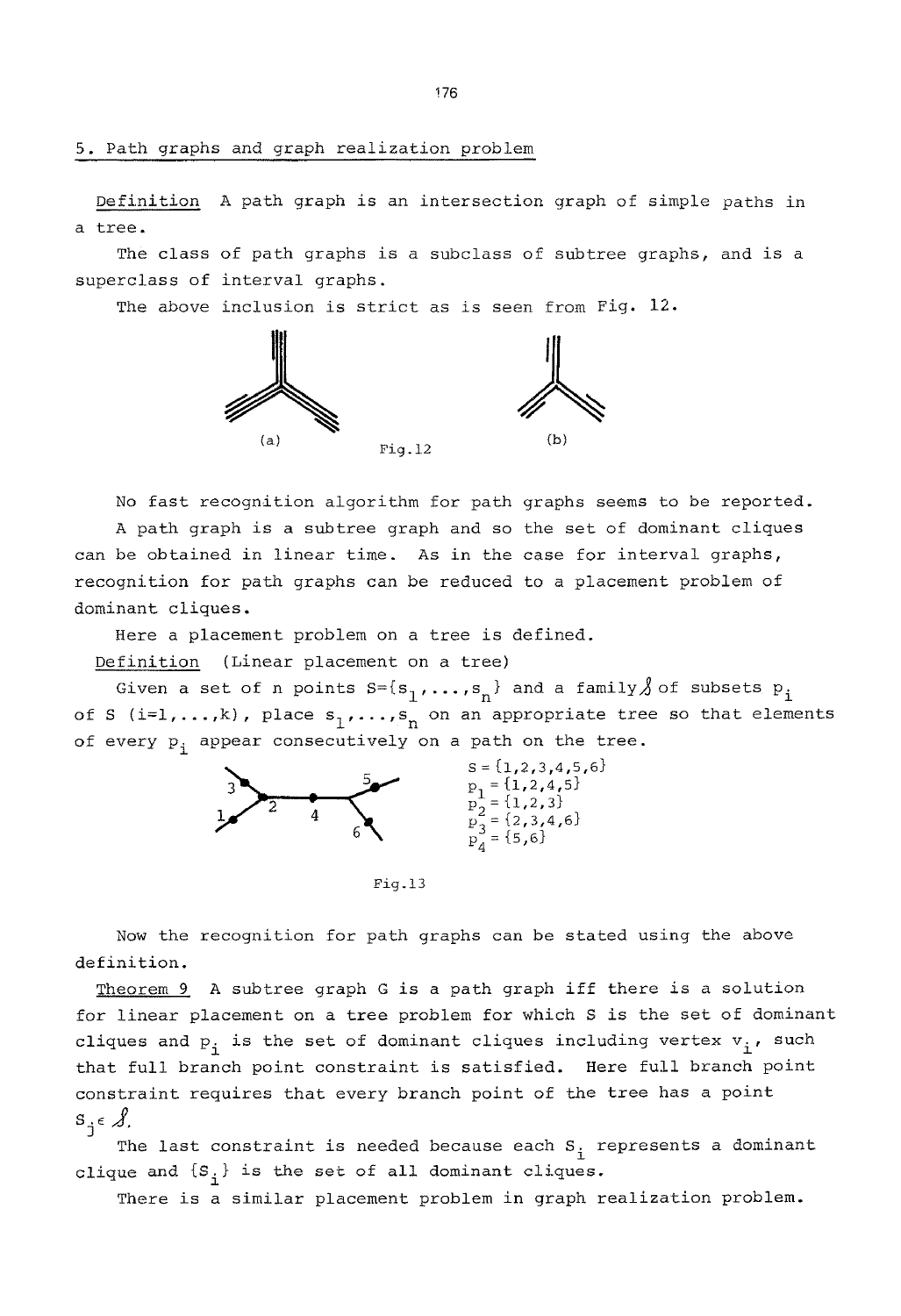Definition (Graph realization problem)

Given a 0-i matrix K, find a graph which has K as the principal part of the fundamental circuit matrix. In a fundamental circuit matrix [I:K], each row corresponds to a circuit, and each column to an edge.

This problem is equivalent to the next placement problem: Place columns of K on a tree so that for every row r,  $R(r)$  (the set of columns whose r-th row is I) appears consecutively on a simple path on the tree. Every branch point must not have a column.

The last constraint is due to the fact that every column represents an edge. (see Fig.14)



So to say, graph realization problem is a linear placement on a tree problem under empty branch point constraint.

Thus, path graph recognition and graph realization problem are different only in the constraints on the branch points.

Though there seems no simple reduction between these two problems, the algorithm for graph realization problem in [15][16] seems to be efficiently used for path graph recognition.

In section 4, it is shown that a graph is a subtree graph iff it has no chordless cycle (with more than 3 edges). This is a kind of forbidden graph formulation of graphs. Such a formulation will be given for interval graphs in the following section.

Graph realization problem is known to have such a kind of formulation. However, it seems that no forbidden graph formulation has been given for path graphs.

#### 6. Interval graphs

An interval graph is a subtree graph which has a intersection model whose underlying tree is a line. (i.e. without branch point)

Fig.15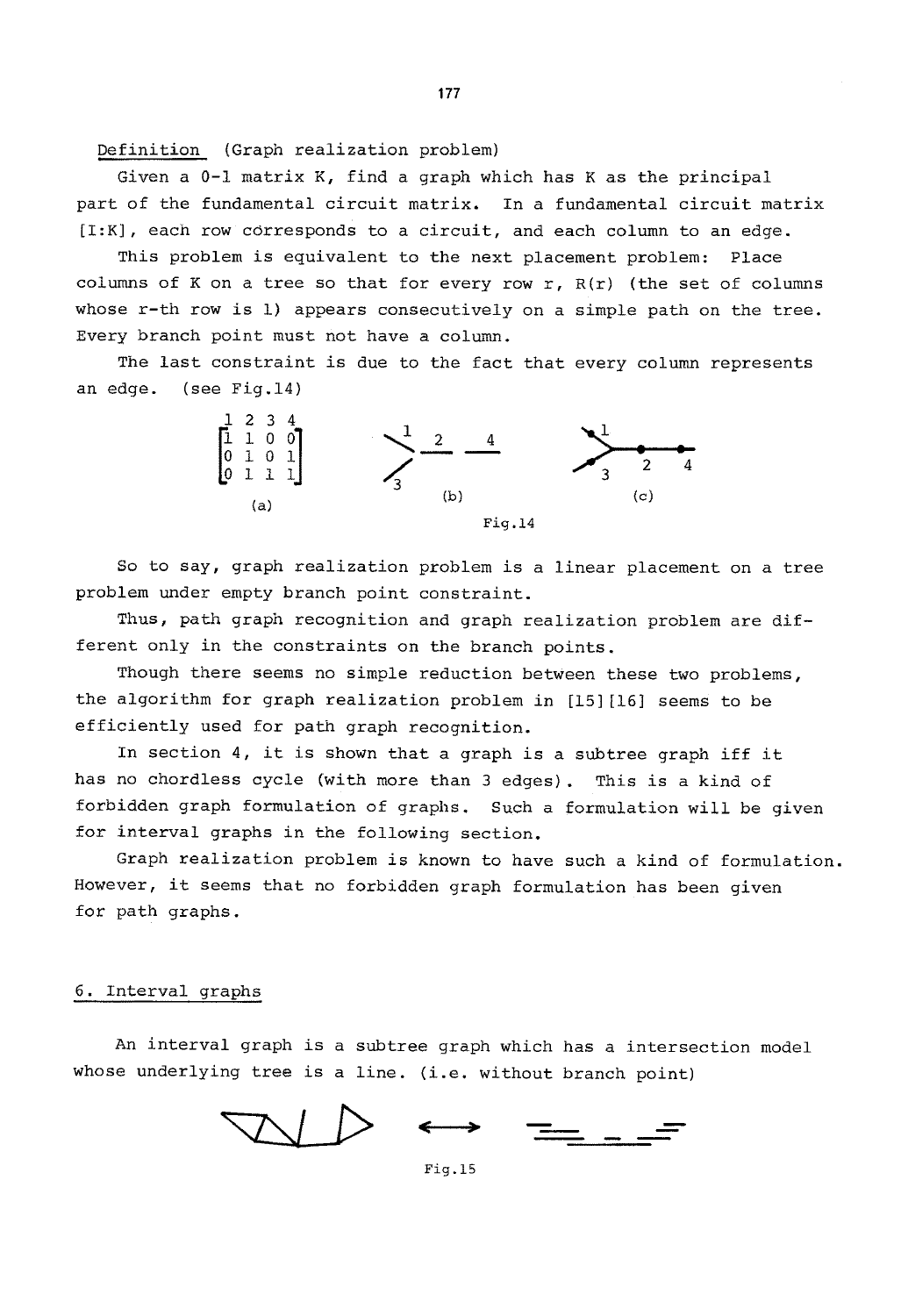As in subtree graphs,  $l(v)$  and  $x(v)$  of the model define an ordering of vertices [12]. Using such an ordering, a recognition algorithm for interval graphs can be made [12][13], though no linear time algorithm has been obtained in this direction yet.

Linear time test for interval graphs now available runs in two steps [14]:

- 1 Perform chordal graph test and obtain a vertex vs. dominant clique matrix.
- 2 Test the matrix obtained above for consecutive ones property using PQ tree algorithms.

Step 1 can be performed using LBFS and step 2 can be performed in linear time using a sophisticated data structure called PQ trees.

Next is a structure theorem for interval graphs [22].

Definition Three vertices  $a_1, a_2, a_3$ , of a graph is called an asteroidal triple if there exist three paths  $w_1, w_2, w_3$  such that for  $i=1,2,3$ , (i)  $w_i$  connects the two vertices  $a_i$  (j=i) (ii)  $a_i$  is not adjacent to any vertices in  $w_i$ .

Theorem i0 A graph is an interval graph iff it is chordal and has no asteroidal triple.

In [22], interval graphs are characterized by five kinds of forbidden graphs. No linear time recognition algorithm is given using such a structure yet.

## 7. Completion problems and isomorphism

Completion problem is to obtain a minimum number of edges to be added so that the augmented graph becomes to have a specified property. Completion problems are studied for several intersection graphs mentioned before.

Theorem 11 Completion problems for interval graphs and path graphs are NP-complete [6] [19] [20] .

Whether other completion problems (for chordal graphs, for circulararc graphs and for curves-in-the-plane graphs) are NP-complete remains unsolved.

For isomorphism test, the next results are known.

Theorem 12 Isomorphism test for general graphs, isomorphism test for chordal graphs and isomorphism test for path graphs are polynomially reducible to one another [6] [21].

Theorem 13 There is a polynomial time isomorphism test for interval graphs [21].

~78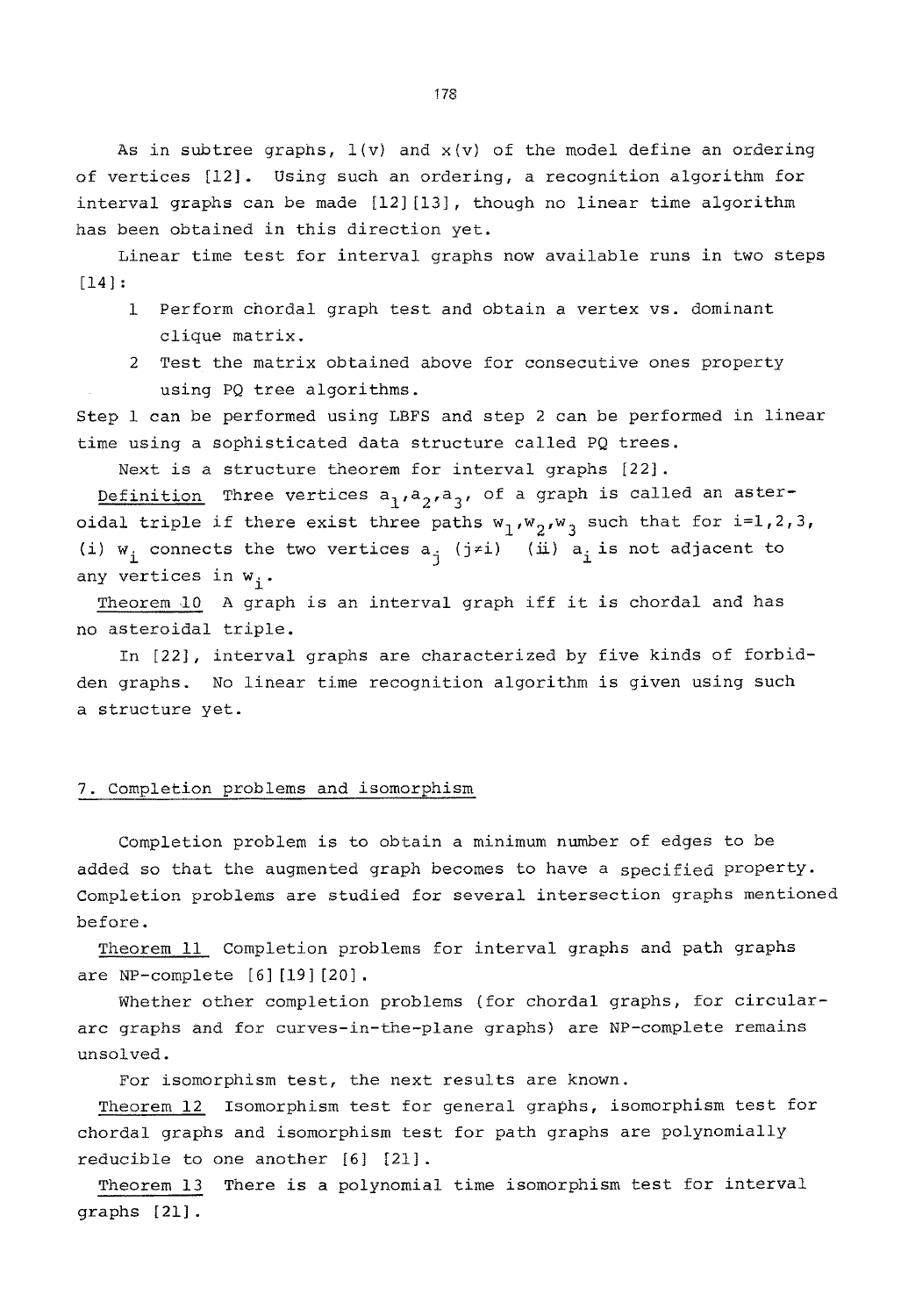8. Relations among the classes

```
Several relations among the various classes are known. 
Theorem 14 
  graphs = curves-in-the-plane = straight-lines-in-the-plane = circl
                           IIU 
                  \frac{10}{10} circular-arc
       subtree(chordal) \frac{5}{5} path \frac{5}{2} Interval
```
Some explanation would be necessary. In the definition of curvesin-the-plane graphs, each curve has no self-intersecting point and two curves have only finite number of intersecting points. This seems different from the definition of other classes, for example a circulararc model may have a circle as a subset and the number of intersecting points may be infinite.



However these differences are immaterial as is seen below. For a circle in circular-arc model, cutting at some appropriate point does not change the intersection graph. Then draw the model on the plane as in fig.17 (b) so that each arc does not intersect the others. (this is the usual illustration for circular-arc model, though the meaning is quite different). Now modify each circle to obtain necessary intersection by zigzagging sufficiently.



The same configuration applies to subtree graphs. In this case each subtree is transformed once to a fringing curve as in fig.18(b) (just as in [4]) and then modified to have zigzags to intersect necessary curves.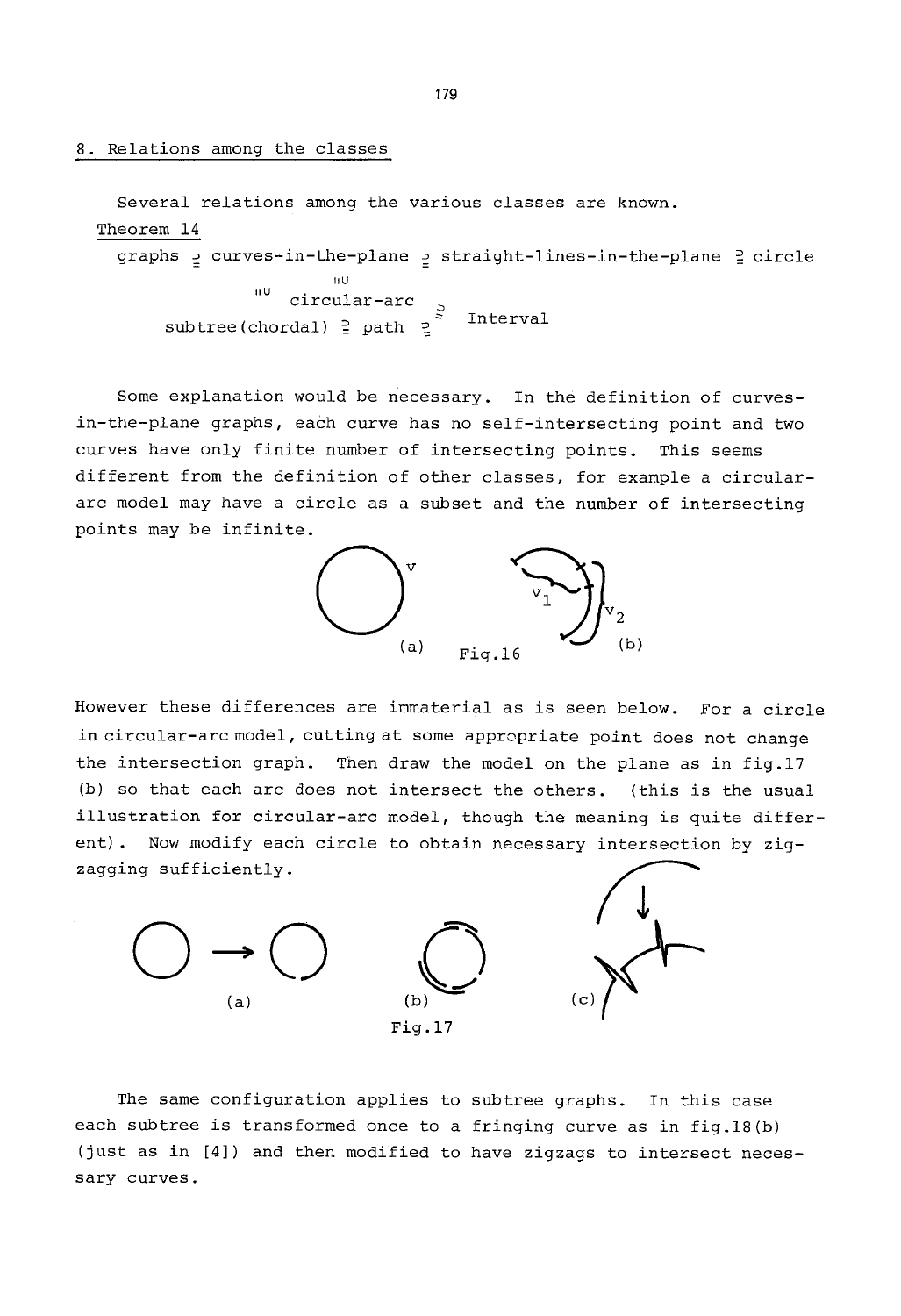

Fig.18

#### 9. Conclusion

Fast recognition algorithms are known for several intersection graphs. However many completion problems are still open.

The author wishes to thank Professor T. Fujisawa for his helpful suggestion and encouragement.

### References

- [i] F. Harary, Graph theory, Addison-Wesley, Reading Massachusetts (1972).
- [2] D.J. Rose, Triangulated graphs and the elimination process, J. Math. Anal. Appl., 32, 597-609 (1970).
- [3] T. Ohtsuki, H. Mori, E.S. Kuh, T. Kashiwabara and T. Fujisawa, One-dimensional gate assignment and interval graphs, IEEE tran. on CAS Vol. CAS-26, No.9, 675-684 (1979).
- [4] G. Ehrlich, S. Even and R.E. Tarjan, Intersection graphs of curves in the plane, J. Combinatorial theory (B), 21, 8-20 (1976).
- [5] S. Even and A. Itai, Queues, stacks and graphs, Theory of machines and computations, Z. Kohavi and A. Paz, ed., Academic Press, New York, 71-86 (1971).
- [6] M.R. Garey and D.S. Johnson, Computers and intractability: A guide to the theory of NP-completeness, H. Freeman and Sons, San Francisco (1978).
- [7] F. Gavril, Algorithms for a maximum clique and a maximum independent set of a circle graph, Network, 3, 261-273 (1973).
- [8] A. Tucker, An efficient test for circular-arc graphs, SIAM J. Comput., Vol.9, No.l, 1-24 (1980) .
- [9] F. Gavril, The intersection graphs of subtrees in trees are exactly the chordal graphs, J. Combinatorial theory (B), 16, 47-56 (1974).
- [i0] D.J. Rose, R.E. Tarjan and G.S. Lueker, Algorithmic aspects of vertex elimination on graphs, SIAM J. Comput., Vol.5, No.2, 266-283 (1976).
- [ii] F. Gavril, Algorithms for minimum coloring, maximum clique, minimum covering by cliques and maximum independent set of a chordal graph, SIAM J. Comput., i, 180-187 (1972).
- [12] T. Oyamada and T. Ohtsuki, Interval graphs and layout design of MOS arrays, IECE technical report CST75-83 (1975) (in Japanese).
- [13] T. Yoshida, An algorithm for obtaining a perfect order of an interval graph, monograph, Osaka University (1976) (in Japanese).
- [14] K.S. Booth and G.S. Lueker, Testing for the consecutive ones property,

"~80